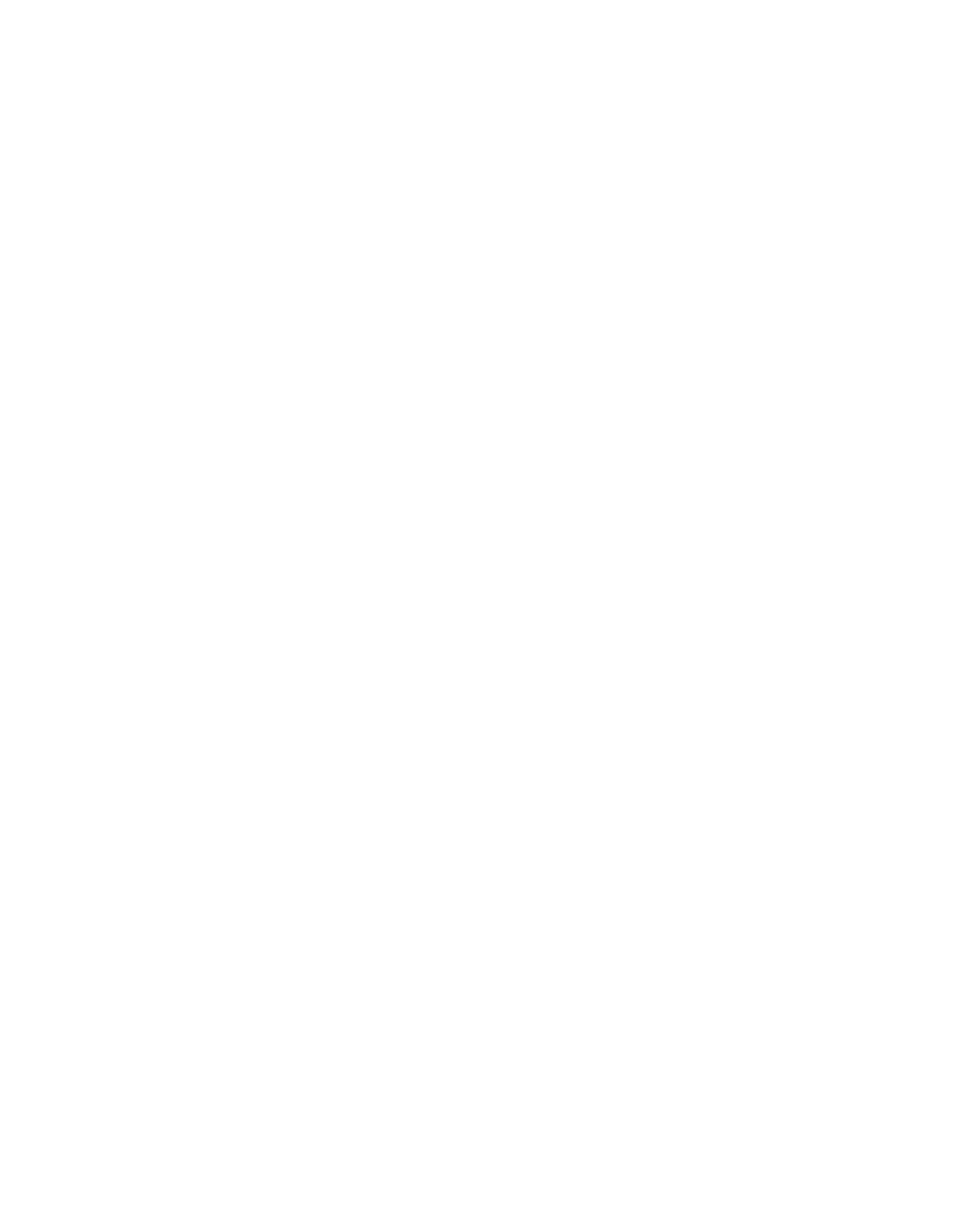#### MINUTES BOARD OF DIRECTORS NEW WEST ENERGY CORPORATION

**DRAFT**

#### June 7, 2021

A meeting of the Board of Directors of the New West Energy Corporation (NWE), an Arizona corporation, was held at 9:30 a.m. on Monday, June 7, 2021, via teleconference from the Board Conference Room at the Salt River Project (SRP) Administration Building located at 1500 North Mill Avenue, Tempe, Arizona. This meeting was conducted via teleconference in compliance with open meeting law guidelines.

Directors of NWE present at roll call via teleconference were David Rousseau, President of NWE and SRP; John R. Hoopes, Vice President of NWE and SRP; and Robert C. Arnett, Nicholas R. Brown, Corey J. Hawkey, Deborah S. Hendrickson, Mario J. Herrera, Kevin J. Johnson, Anda G. McAfee, Randy J. Miller, Mark V. Pace, Paul E. Rovey, John M. White Jr., Leslie C. Williams, Stephen H. Williams, and Keith B. Woods of SRP.

Also present via teleconference were John M. Felty, Secretary of NWE and Corporate Secretary of SRP; Lora F. Hobaica, Assistant Secretary of NWE and Assistant Corporate Secretary of SRP; Larry D. Rovey, Governor of the Salt River Valley Water Users' Association (the Association); Tyler M. Francis, Council Chairman of SRP; John R. Shelton, Council Vice Chairman of SRP; Mmes. Kelly J. Barr, Melissa J. Burger, Alaina P. Chabrier, Geri A. Mingura, Christa M. McJunkin, Sue Ann Perkinson, Karilee S. Ramaley, and Corissa M. Sifuentes of SRP; Messrs. John D. Coggins, Michael Hummel, Kenneth J. Lee, Aidan J. McSheffrey, Michael J. O'Connor, James M. Pratt, Jason I. Riggs, David C. Roberts, and Gibbons Saint Paul of SRP; and Tammi Watson of Central Arizona Project (CAP).

In compliance with A.R.S. §38-431.02, Merari Eastman of the SRP Corporate Secretary's Office had posted a notice and agenda of a meeting of the NWE Board of Directors at the SRP Administration Building, 1500 North Mill Avenue, Tempe, Arizona, at 9:00 a.m. on Friday, June 4, 2021.

President D. Rousseau served as Chairman and called the meeting to order.

#### Approval of Minutes

President D. Rousseau requested a motion for approval of the minutes for the meeting of June 1, 2020.

On a motion duly made by Director R.C. Arnett and seconded by Director A.G. McAfee and carried, the Board approved the minutes for the meeting of June 1, 2020, as presented.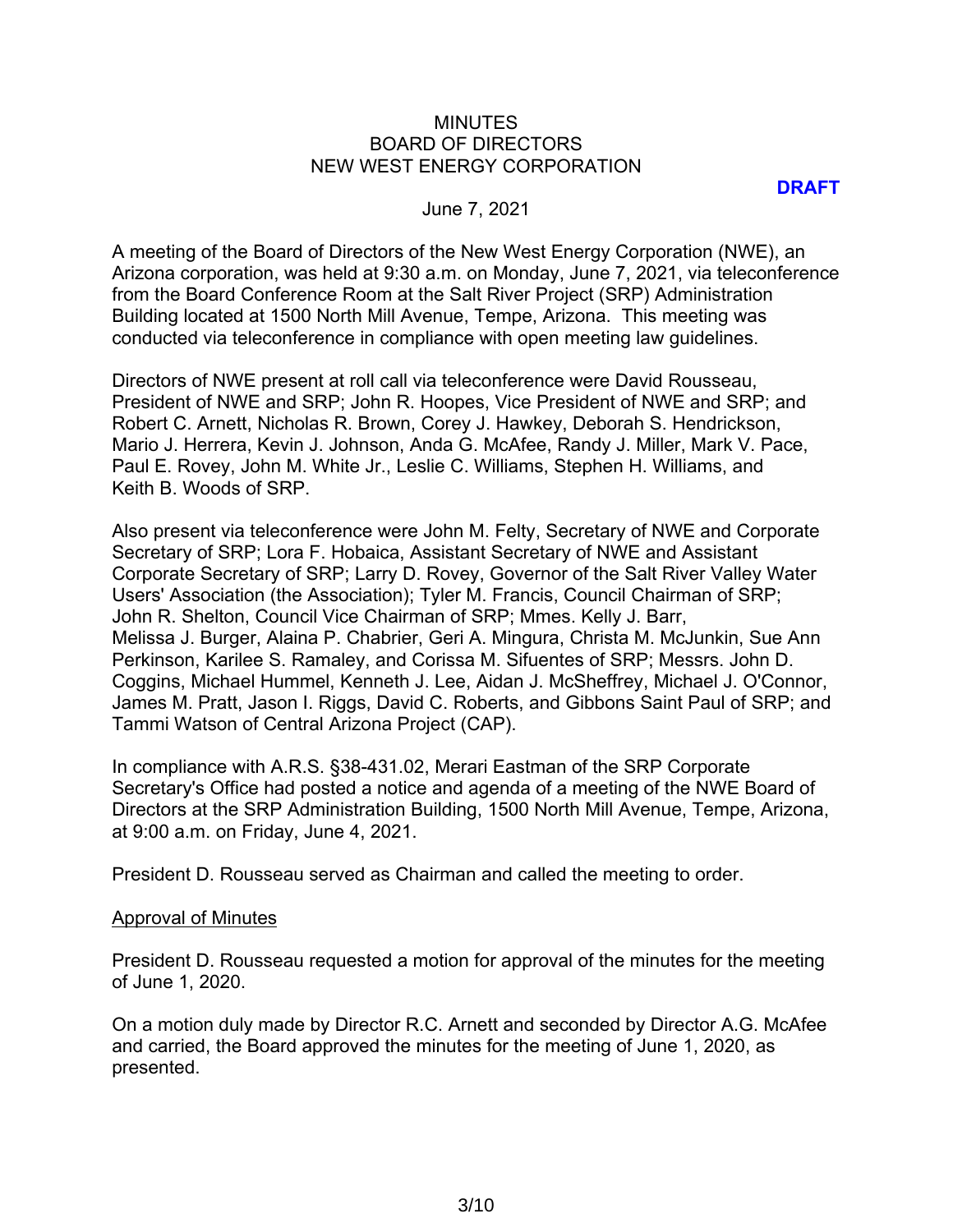Corporate Secretary J.M. Felty polled the Directors via teleconference on Director R.C. Arnett's motion to approve the minutes for the meeting of June 1, 2020. The vote was recorded as follows:

| YES:       | Directors David Rousseau, President; John R. Hoopes, Vice    | (16) |
|------------|--------------------------------------------------------------|------|
|            | President; and Robert C. Arnett, Nicholas R. Brown, Corey J. |      |
|            | Hawkey, Deborah S. Hendrickson, Mario J. Herrera,            |      |
|            | Kevin J. Johnson, Anda G. McAfee, Randy J. Miller, Mark V.   |      |
|            | Pace, Paul E. Rovey, John M. White Jr., Leslie C. Williams,  |      |
|            | Stephen H. Williams, and Keith B. Woods                      |      |
| NO:        | <b>None</b>                                                  | (0)  |
| ABSTAINED: | None                                                         | (0)  |
| ABSENT:    | None                                                         | (0)  |

#### Election of Officers for Fiscal Year 2022

President D. Rousseau reminded the Board that, pursuant to the Bylaws of NWE, the officers of the corporation are elected on an annual basis. Using a PowerPoint presentation, he advised that the proposed slate of members includes David Rousseau, President; John R. Hoopes, Vice President; John M. Felty, Secretary; Lora F. Hobaica, Assistant Secretary; and Brian J. Koch, Treasurer.

President D. Rousseau concluded by recommending that the Board elect as officers the proposed slate, to serve in their respective capacities in Fiscal Year 2022.

On a motion duly made by Director J.M. White Jr., seconded by Director A.G. McAfee and carried, the Board adopted the following resolution:

#### **RESOLUTION**

**RESOLVED,** that the following persons are hereby elected as officers of New West Energy Corporation (NWE), to serve in their respective capacities in Fiscal Year 2022:

| President                  | David Rousseau  |
|----------------------------|-----------------|
| <b>Vice President</b>      | John R. Hoopes  |
| Secretary                  | John M. Felty   |
| <b>Assistant Secretary</b> | Lora F. Hobaica |
| Treasurer                  | Brian J. Koch   |

**RESOLVED FURTHER,** that the officers of NWE are hereby authorized, empowered and directed to execute such documents, instruments and other writings, and to do all such things on behalf of and in the name of NWE, as may be deemed appropriate, required or necessary to perform the duties incidental to their respective offices.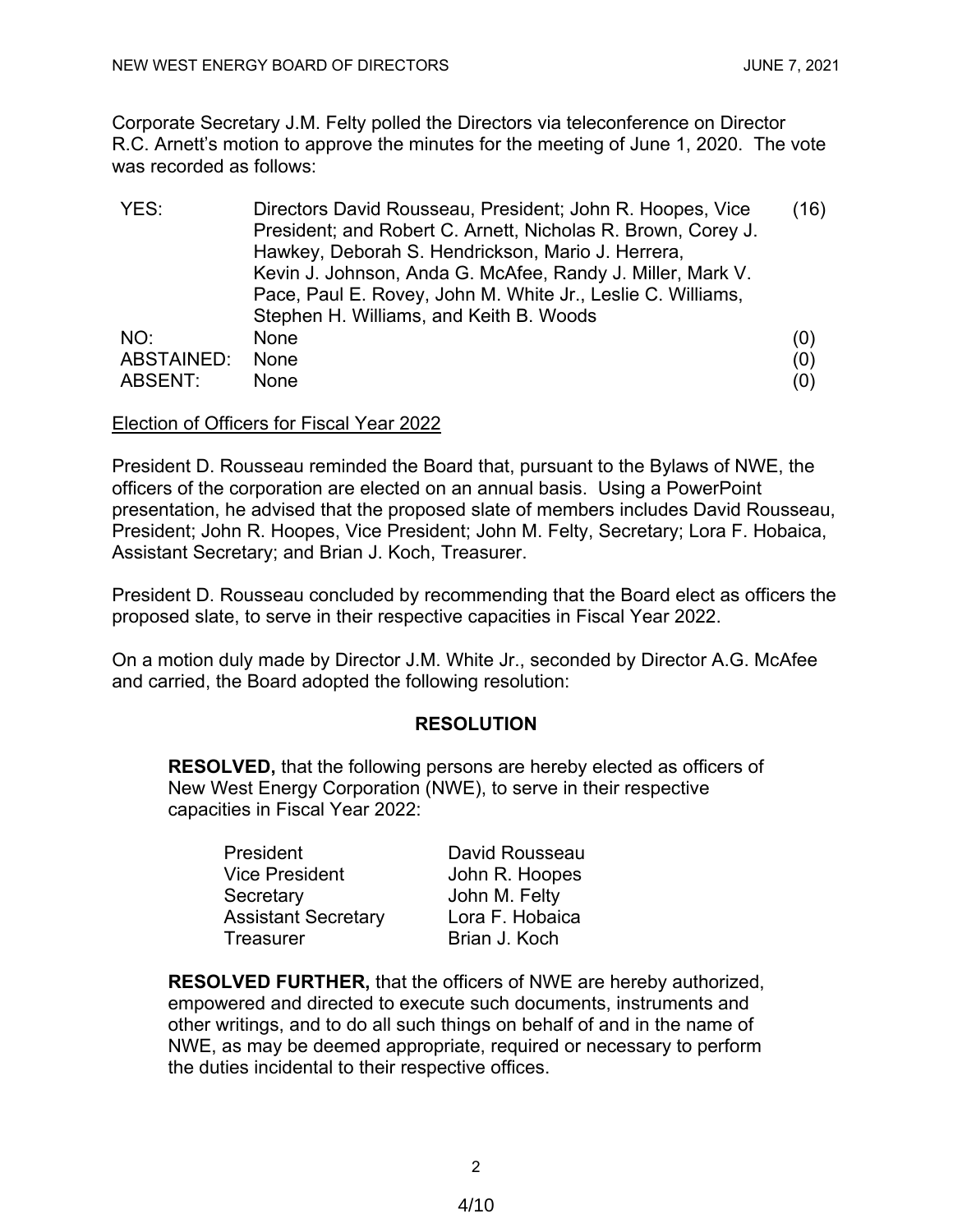The vote was recorded as follows:

| YES:       | Directors David Rousseau, President; John R. Hoopes, Vice<br>President; and Robert C. Arnett, Nicholas R. Brown, Corey J. | (16) |
|------------|---------------------------------------------------------------------------------------------------------------------------|------|
|            | Hawkey, Deborah S. Hendrickson, Mario J. Herrera,                                                                         |      |
|            | Kevin J. Johnson, Anda G. McAfee, Randy J. Miller, Mark V.                                                                |      |
|            | Pace, Paul E. Rovey, John M. White Jr., Leslie C. Williams,                                                               |      |
|            | Stephen H. Williams, and Keith B. Woods                                                                                   |      |
| NO:        | <b>None</b>                                                                                                               | (0)  |
| ABSTAINED: | <b>None</b>                                                                                                               | (0)  |
| ABSENT:    | None                                                                                                                      | (0)  |

Copies of the PowerPoint slides used in this presentation are on file in the Corporate Secretary's Office and, by reference, made a part of these minutes.

#### Status of Activities

Michael J. O'Connor, SRP Associate General Manager and Chief Legal Executive, reminded the Board that NWE was established in 1997, and its purpose was to sell SRP's surplus energy into the retail markets outside of SRP's service territory. He stated that there was no activity for NWE in 2021.

Mr. M.J. O'Connor responded to questions from the Board.

There being no further business to come before the NWE Board, the meeting adjourned at 9:33 a.m.

> John M. Felty **Secretary**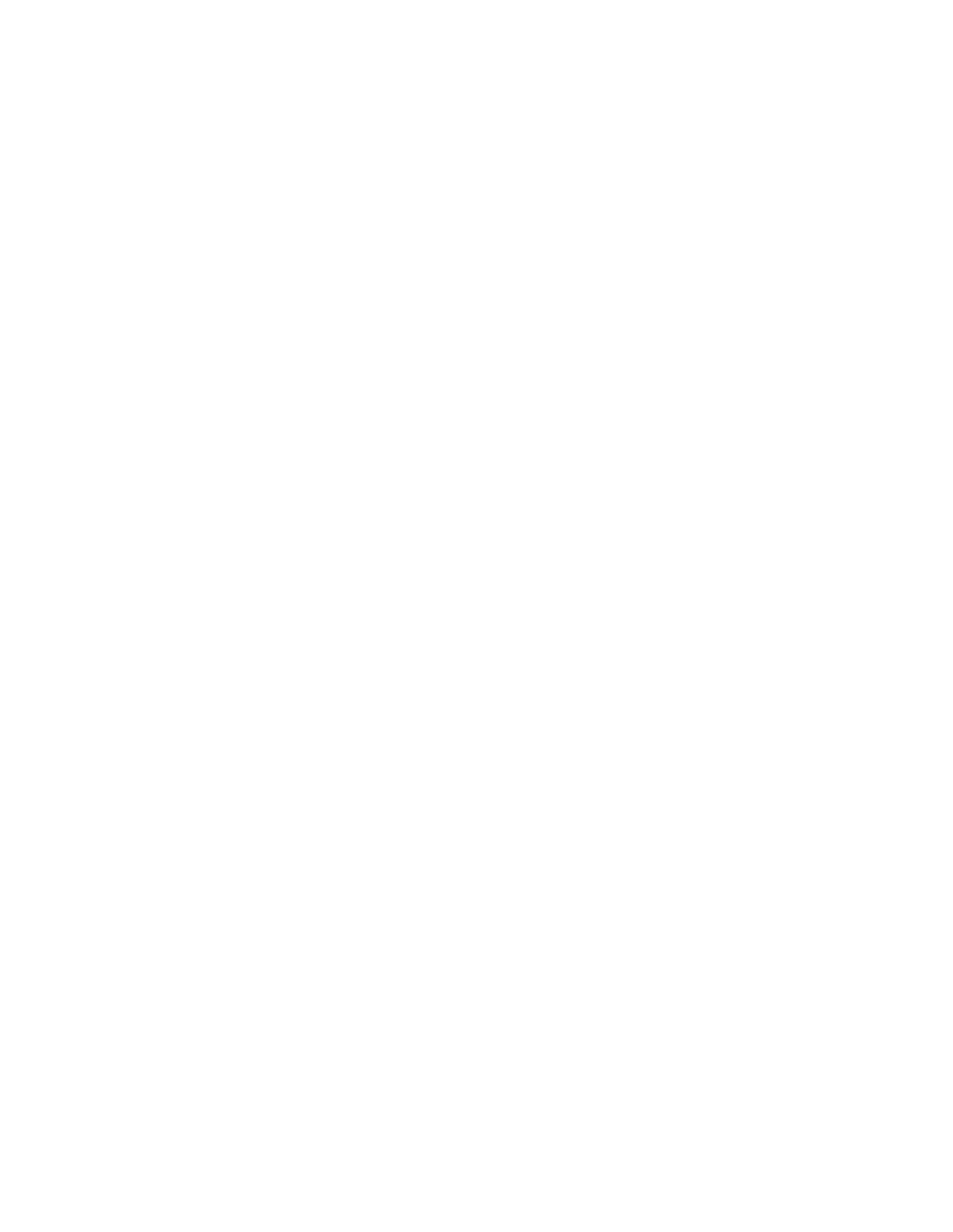

# **New West Energy Board Meeting June 6, 2022**



06/06/2022 New West Energy Board Meeting, C. Dobson 1